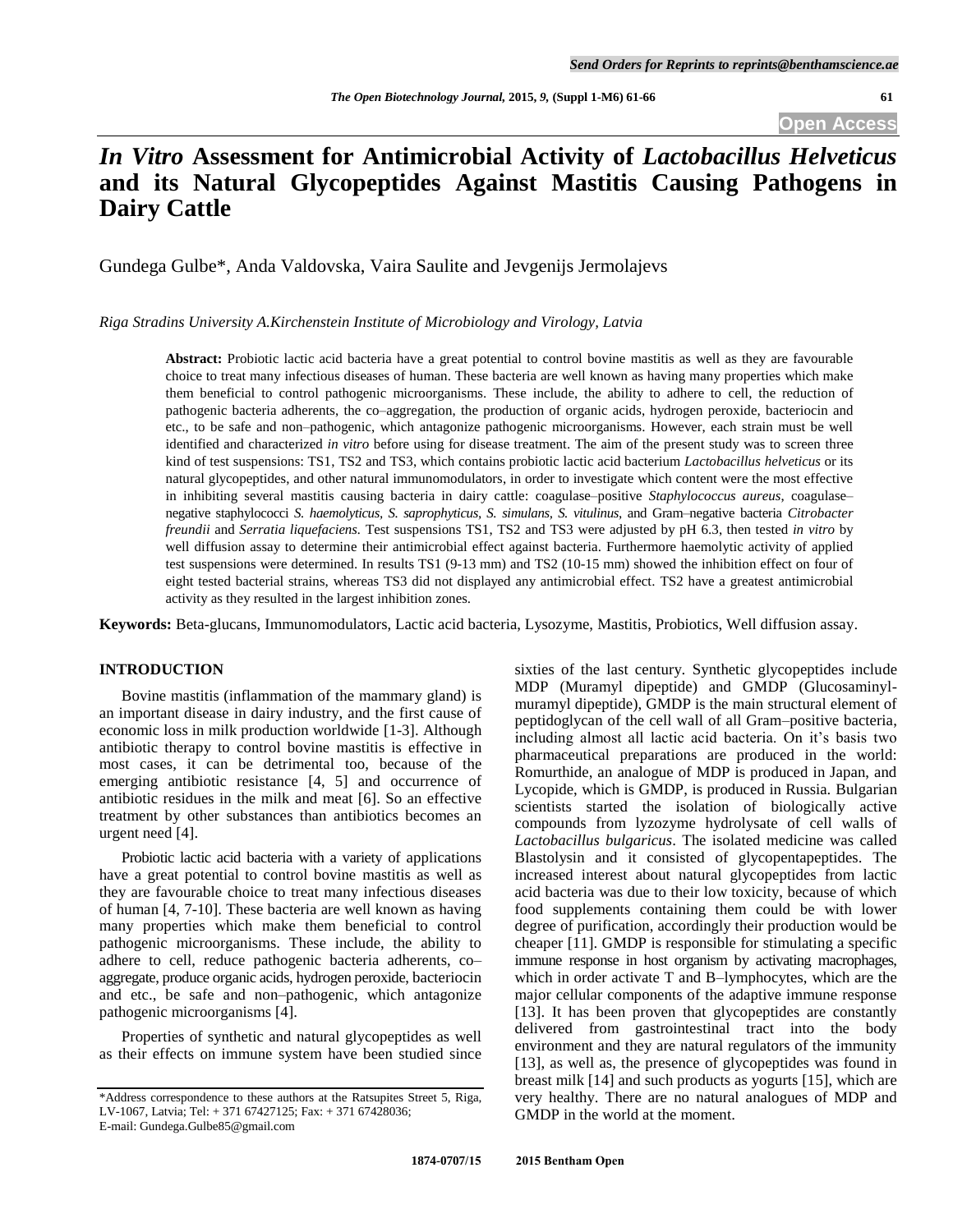In our study we used glycopeptides with Beta Glucan (TS3), preparation outworked in Riga Stradins University, containing glycopeptides from *Lactobacillus helveticus* and β-glucans from mushrooms - shiitake (*Lentinula edodes*) and chanterelle (*Cantharellus cibarius*). It had been shown that 1-3 β–glucan and 1-6 β–glucan are polysaccharides producing immunomodulative effects with a significant role in infectious and antitumoral immunity as well as in prevention of toxic damage of bone marrow [12].

Due to a promising medical properties of glycopeptides, there is a potential to use them also in treatment of mastitis in dairy cows. However, each strain must be well identified and characterized *in vitro* before using for disease treatment. Therefore, in the present study, we aimed to investigate *in vitro* the ability of probiotic lactic acid bacteria *Lactobacillus helveticus* and their natural glycopeptides to exert antagonistic activity against mastitis causing bacteria.

# **MATERIALS AND METHODS**

## **Bacterial Strains and Culturing Conditions**

A total of 564 raw milk samples obtained from cow composite milk were examined for their microbiological content as it is described previously [16]. The bacterial strains used in the study were isolated from raw milk of cows with subclinical mastitis, including such strains: *Staphylococcus aureus* (typical strain)*, S. aureus* (small colony variant), coagulase–negative staphylococci *S. haemolyticus, S. saprophyticus, S. simulans, S. vitulinus,* and Gram–negative bacteria *Citrobacter freundii* and *Serratia liquefaciens*. Bacterial strains were identified using a MALDI Biotyper (Bruker, Germany), and an identification system "BBL Crystal Gram-positive and Enteric/Nonfermenter ID" (Becton, Dickinson and Company, USA). Strains were maintained at -20 $\degree$ C in freezing medium of Brain Heart Infusion broth (Oxoid, England) supplemented with 30% glycerol, prior to use. After unfreezing, cultures were transferred to sterile BHI broth, and incubated at  $37 \text{ °C}$ overnight. Plates of nutrient agar (Biolife Italiana, Italia) were inoculated from cultures and incubated for 24 h at 37  $\rm{^{\circ}C}.$ 

## **Applied Test Suspensions of** *L. Helveticus* **and Glycopeptides**

Natural glycopeptides that derived from the *L. helveticus* with lysozyme (TS1), inactivated *L. helveticus* in titre of  $10^{10}$ with lysozyme (TS2), and milk polypeptides with  $\beta$ -glucans (TS3) were diluted in sterile sodium chloride 0.9% (0.75 g of TS in 10 mL<sup>-1</sup> of saline) and adjusted to pH 6.3 using a sodium hydrogen carbonate, then well diffusion assay was performed for determination of the antimicrobial activity of the test suspensions against mastitis causing bacteria. Aminoacid analyses were performed by amino acid analyzer (Biotronic) in peptide laboratory of Shemyakin-Ovchinnikov Institute of Bioorganic Chemistry, RAS. The composition of amino acids from *L. helveticus* includes Ala, Glu, Lys, and Asp. β–glucans originated from shiitake (*Lentinula edodes*) and chanterelle (*Cantharellus cibarius*) mushrooms.

# **Antimicrobial Activity by a Well Diffusion Assay**

Inhibitory activity of the test suspensions was investigated by a well diffusion method [4]. From the nutrient agar plates, colonies of *S. aureus* (2 strains), *S. haemolyticus, S. saprophyticus, S. simulans, S. vitulinus, C. freundii* and *S. liquefaciens* were transferred in 5 mL buffered peptone water (Oxoid, England) and adjusted using 0.5 McFarland's standard, then mixed using a vortex. Subsequently 100 µl of bacterial cultures was inoculated on Muller Hinton agar (Oxoid, England), by streaking the swab over the entire MH agar surface. Wells sized 6 mm were cut with a sterile metal cylinder into the agar plate. On the each MH agar plate 4 wells were cut. Then,  $60 \mu l$  of each test suspension was placed into each well. The plates were incubated for 24 h at 37  $\degree$ C and inhibition was examined by growth–free inhibition zones surrounding each well. Inhibition zones were measured in millimetres (mm) by the diameter of the wells. As the controls, sterile peptone water were used. This experiment was carried out in duplicate.

#### **Haemolytic Activity**

The four test suspensions which were used in testing of antimicrobial activity, were inoculated as a 60 µL spot on blood agar plates containing 5% of sheep blood (Oxoid, England) for the haemolytic activity tests. The plates were incubated at 37 °C for 48 h. According to P.A. Maragkoudakis *et al.* [17] and S. Tejero-Sarinena *et al.* [18], strains that produce green-hued zones around the spots  $(\alpha$ haemolysis) or do not produce any effect on the blood plates (–haemolysis) are considered non–haemolytic. Strains displaying blood lysis zones around the spots were classified as haemolytic  $(\beta$ -haemolysis). Absence of haemolytic activity indicates that a test suspensions are non–virulent [19].

# **Statistical Analysis**

Statistical parameters were calculated with the Microsoft Excel 2013 Software (Microsoft Corp., Redmond, US); data about growth–inhibition zones (diameter, mm) were expressed as mean ± standard deviation.

# **RESULTS**

# **Antimicrobial Activity**

The inhibitory activity exerted by *L. helveticus* and glycopeptides against pathogens is presented in Table **1**.

TS1 (9-13 mm) and TS2 (10-15 mm) showed the inhibition effect on four of eight tested bacterial strains, whereas TS3 did not displayed any antimicrobial effect (Table **1**). TS2 have a greatest antimicrobial activity as they resulted in the largest inhibition zones. Even when TS1 and TS2 did not inhibited bacterial growth, around the wells we observed large zones of a yellow colouration, presumably due to some kind of antagonistic effect [18]. However, TS3 did not created such zones. The bacterial growth inhibition and zones of the yellow colouration are displayed in Fig. (**1**). The standard deviations of zones diameter measurements were  $\pm$  0 in all cases. The controls showed no inhibitory activity.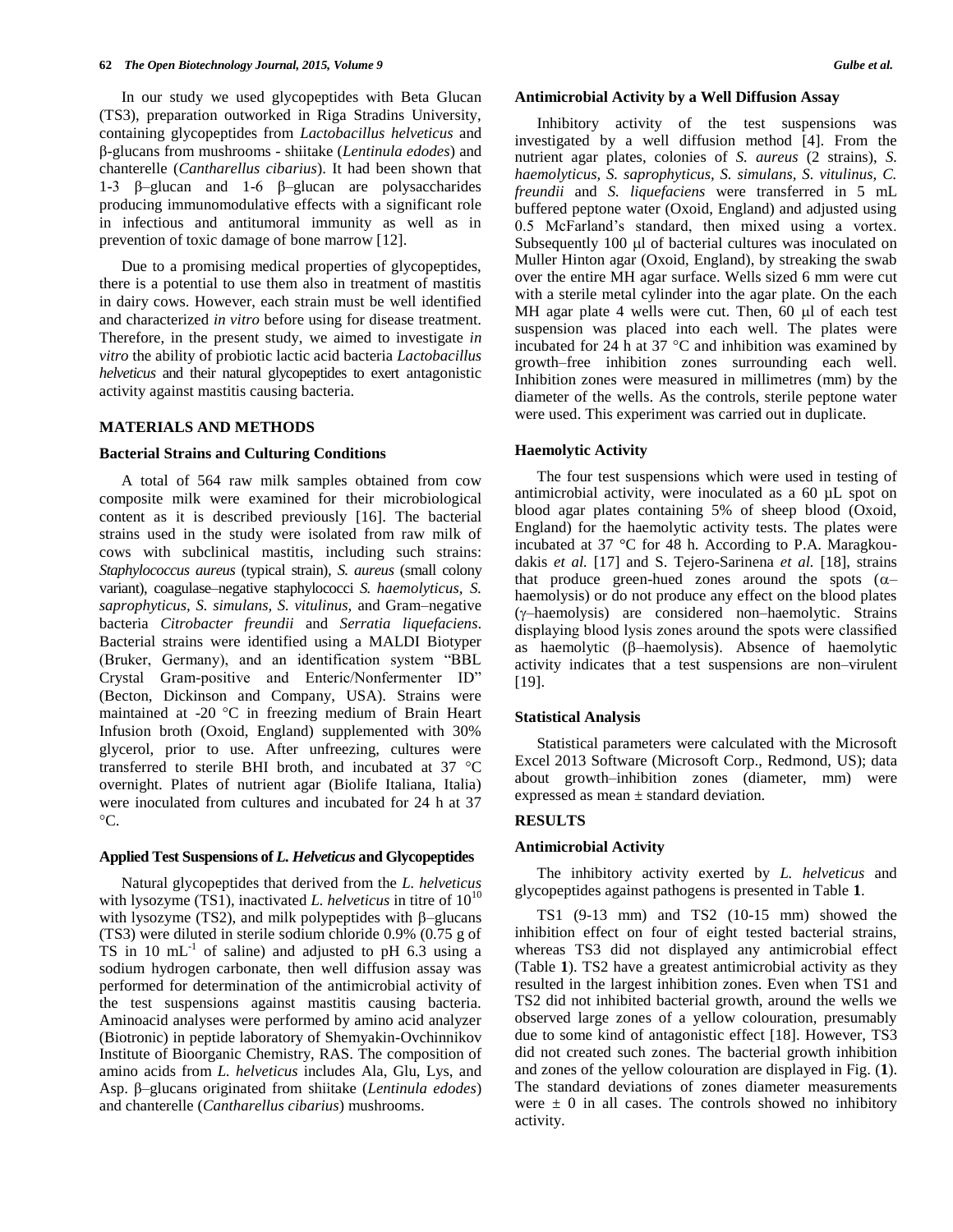

**Fig. (1).** Well diffusion assay on Muller Hinton agar medium.

MH – Muller Hinton agar medium, *S. vitulus – S. vitulinus* culture; GP2 – TS1 (creates 13 mm of bacterial clearance); L. helv. – TS2 (creates 15 mm of bacterial clearance); GP3 and GP4 – TS3 (do not create zone of bacterial clearance).

| Table 1. |  |  | Inhibitory effects of test solutions against a mastitis causing bacteria. |  |
|----------|--|--|---------------------------------------------------------------------------|--|
|          |  |  |                                                                           |  |

| <b>Bacterial strains</b>            | TS1 glycopeptides with<br>lysozyme | TS2 inactivated L. helveticus with<br>lysozyme | TS3 milk polypeptides with $\beta$ -<br>glucans |  |  |  |
|-------------------------------------|------------------------------------|------------------------------------------------|-------------------------------------------------|--|--|--|
|                                     | Growth-inhibition zone, mm         |                                                |                                                 |  |  |  |
| S. <i>aureus</i> 1 (typical strain) | $9 \pm 0$                          | $10 \pm 0$                                     | $0\pm 0$                                        |  |  |  |
| S. aureus 2 (small colony variant)  | $0\pm 0$                           | $0 \pm 0$                                      | $0\pm 0$                                        |  |  |  |
| S. haemolyticus                     | $8 \pm 0$                          | $10 \pm 0$                                     | $0\pm 0$                                        |  |  |  |
| S. saprophyticus                    | $0\pm 0$                           | $0 \pm 0$                                      | $0\pm 0$                                        |  |  |  |
| S. simulans                         | $12 \pm 0$                         | $13 \pm 0$                                     | $0\pm 0$                                        |  |  |  |
| S. vitulinus                        | $13 \pm 0$                         | $15 \pm 0$                                     | $0\pm 0$                                        |  |  |  |
| Citrobacter freundii                | $0\pm 0$                           |                                                | $0\pm 0$                                        |  |  |  |
| Serratia liquefaciens               | $0\pm 0$                           | $0 \pm 0$                                      | $0\pm 0$                                        |  |  |  |

# **Haemolytic Activity**

This experiment evidenced that TS1 and TS2 was not found to be haemolytic ( $\gamma$ -haemolysis), whereas TS3 created  $\beta$ –haemolysis on the blood agar plate.

# **DISCUSSION**

Immunomodulators from the natural sources, like a lactoferrin, lysozyme, and  $\beta$ -glucans etc., nowadays play important role in treatment of different diseases as they increase the host's natural resistance to pathogens [13].

Bovine mastitis produces a wide variety of problems in the dairy farm. The treatment of this disease is based on the use of antibiotics which are not always effective, and usage of them is questionable, particularly in cases where infections are caused by minor pathogens like a coagulase– negative staphylococci. This is because of antibiotics are able to cure these kind of mastitis only temporarily, but cannot entirely eradicates an infections of opportunistic pathogens from the herd. According to J. Duval, antibiotics have not reduced the incidence of mastitis; the incidence of contagious mastitis (like induced by *S. aureus* or *S.*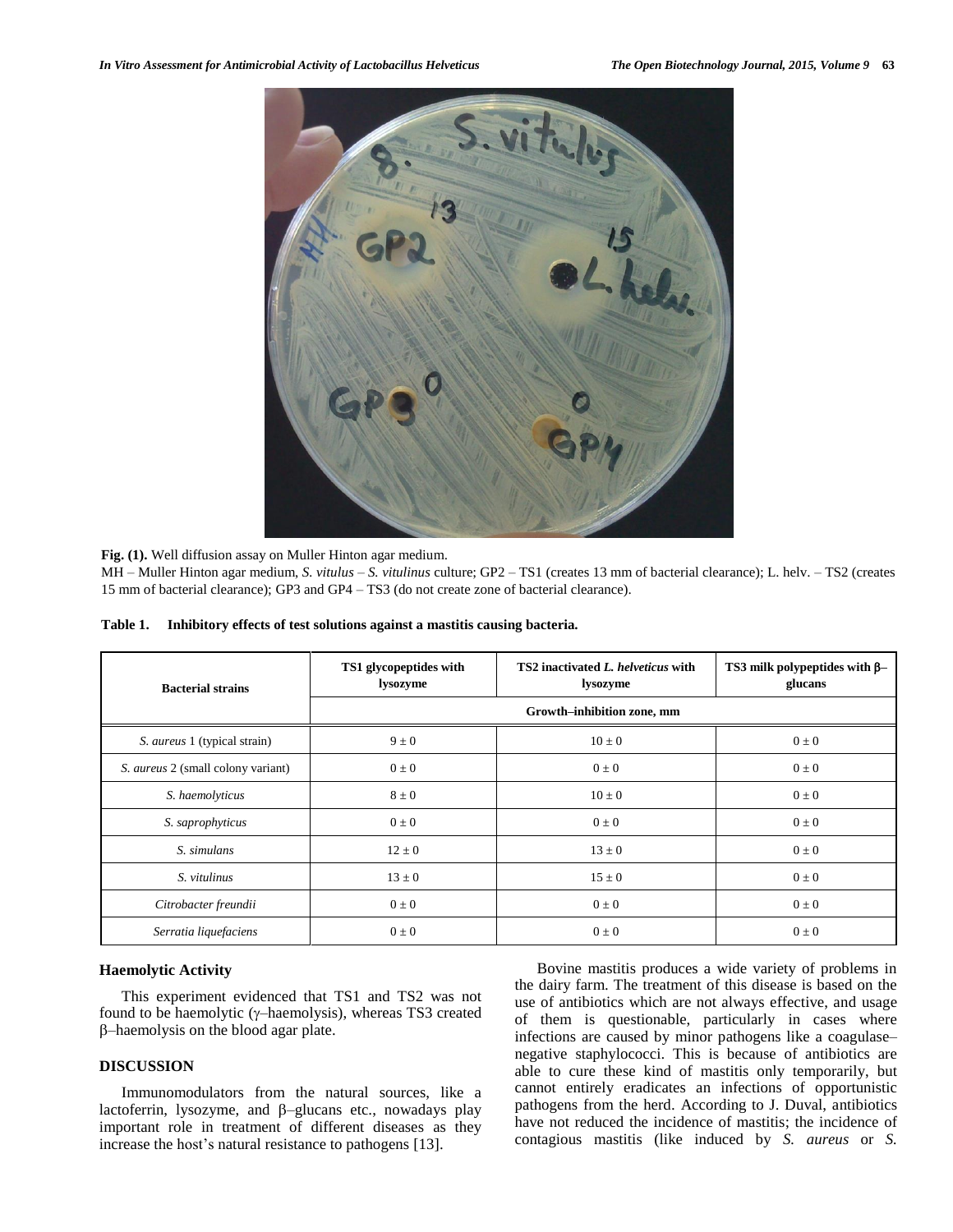*agalactiae*) has diminished through the use of antibiotics, but this has been paralleled by an increase in the level of environmental mastitis [20]. Moreover, antibiotics are responsible for the presence of residues in the milk and the increase of antibiotic-resistant strains [9]. Natural immunomodulators and probiotic products may become as a valid alternative to antibiotic therapies, so the problems that are associated with antibiotics usage can to a great extent be solved.

The overall aim of our researches is to test an efficacy of the *L. helveticus* and their glycopeptides in the treatment and prevention of subclinical mastitis in dairy cows during their lactation. The objective of the current investigations was to screen three test suspensions: natural glycopeptides that derived from the *L. helveticus* with lysozyme (TS1), inactivated *L. helveticus* with lysozyme (TS2), and milk polypeptides with  $\beta$ -glucans (TS3), in order to investigate which content were the most effective in inhibiting several mastitis causing bacteria in dairy cattle.

In a composition of used test suspensions are not only *L. helveticus* or their glycopeptides, but also other natural substances with immunomudulatory properties: lysozyme,  $\beta$ –glucans of mushrooms, and peptides derived from milk proteins. Milk polypeptides have an ability to affect biological functions of an organism. These effects can be antimicrobial and probiotic, i.e., prevent the growth and proliferation of undesirable and pathogenic organisms, or they may promote the growth of desirable bacteria in the digestive tract of humans and animals. They may also influence the immune system and treat or mitigate the effects of diseases [21]. Lysozyme is an enzyme present in the milk of some species (cow, goat, human etc.) that causes bacterial cell wall lysis, increases IgA production, and contributes to macrophage activation performing an immunomodulatory effects in host organism. In comparison with a human breast milk, lysozyme activity are limited in cow milk, but it increases due to mastitis and by high somatic cell counts in milk [22]. Acting alone, lysozyme lyses and kills a number of Gram–positive bacteria by damaging their surface exposed peptidoglycan [22]; for this reason it is possible to observe antibacterial action of lysozyme *in vitro*. In a host organism lysozyme possesses antibacterial activity usually functions in association with lactoferrin or immunoglobulin A. As well as, lysozyme can limit the migration of neutrophils into damaged tissue and might function as an anti-inflammatory agent [23, 24].

The  $\beta$ -glucans belong to a group of natural, physiologically active compounds, generally called biological response modifiers; together with chitin, the  $\beta$ glucans are components of cell walls in yeasts and filamentous fungi. Glucans are well known biologic response modifiers that function as immunostimulants against infectious diseases and cancer [25, 26]. A survey of P. Persson Waller *et al.* [27] with the aim to investigate if intramammary infusion with the  $\beta$ -glucan at drying off can make the udder more resistant to experimental intra mammary *S. aureus* infection, indicated a slight, but not statistically significant, positive effect of  $\beta$ -glucan on the antibacterial response to *S. aureus* infection. Furthermore, in the same survey results demonstrated no therapeutic effect of

–glucan treatment of lactating udder quarters with chronic subclinical *S. aureus* mastitis [27]. As well as, test suspension TS3 that contained  $\beta$ -glucan, displays no inhibitory effect on the bacterial growth in our study. So, the health benefit of  $\beta$ -glucan in the treatment of bovine mastitis are still questionable.

The efficacy of the lactic acid bacteria against pathogenic bacteria are based on the action of bacteriocins and a combination of antimicrobial substances such as hydrogen peroxide, organic acids, and bacteriophages [32]. In the literature are available much information about antimicrobial activity of probiotic lactobacilli, and several species are found to be antagonistic to pathogenic bacteria [9, 18, 28, 32]. But there are no publications available which describe usage of natural glycopeptides, derived from the probiotic bacteria.

As in our previously studies about mammary quarters's microflora it is revealed, some of the most distributed pathogens which cause subclinical mastitis in dairy cows are *Staphylococcus aureus,* several coagulase negative staphylococci and variety of Gram–negative bacilli from genus *Enterobacteriaceae* [29]; therefore cultures of mentioned pathogens, isolated from mastitic milk, were included in our investigations about glycopeptides' antimicrobial activity. In this study we included also two strains of *S. aureus* – one typical strain, and one small colony variant, which are a slow–growing subpopulation of *S. aureus* species. Phenotypically, small colony variants have a slow growth rate, atypical colony morphology and unusual biochemical characteristics. Clinically, small colony variants of *S. aureus* are able to persist viable inside host cells and modulate host defences, they are less susceptible to antibiotics than typical strains, and cause latent or recurrent infections [30, 35, 36].

In the current study we obtained results that TS1 and TS2 display an antimicrobial activity against pathogenic bacterial strains only partially, whereas TS3 did not displayed any antimicrobial effect. The applied test suspensions demonstrated no antagonistic effect on the growth of small colony variant *S. aureus*, *S. saprophyticus* and Gram– negative bacteria. A possible reason for the observed resistance of SCV *S. aureus* strain are the previously mentioned its' natural resistance factors. Regarding to resistance of *S. saprophyticus* strain, should be mentioned that, unlike most other coagulase-negative staphylococci, *S. saprophyticus* is rarely resistant to most antibiotics which are active against most of Gram–positive pathogens, apparently these species are difficult to treat with natural antibiotics, too [31]. It is known that most Gram–negative microorganisms are resistant to destroying by the proteins such as lysozyme, because Gram–negatives possess an outer membrane that shields the peptidoglycan murein sacculus that is not easily penetrated by the enzyme [22]. So the outer membrane of Gram–negative bacteria is a permeability barrier to lysozyme. In contrast, lysozyme lyses and kills Gram– positive bacteria by damaging their surface exposed peptidoglycan.

In our study TS2 which contains inactivated *L. helveticus* and lysozyme, showed constantly better results in the inhibiting of pathogen growth unlike in TS1 which consist of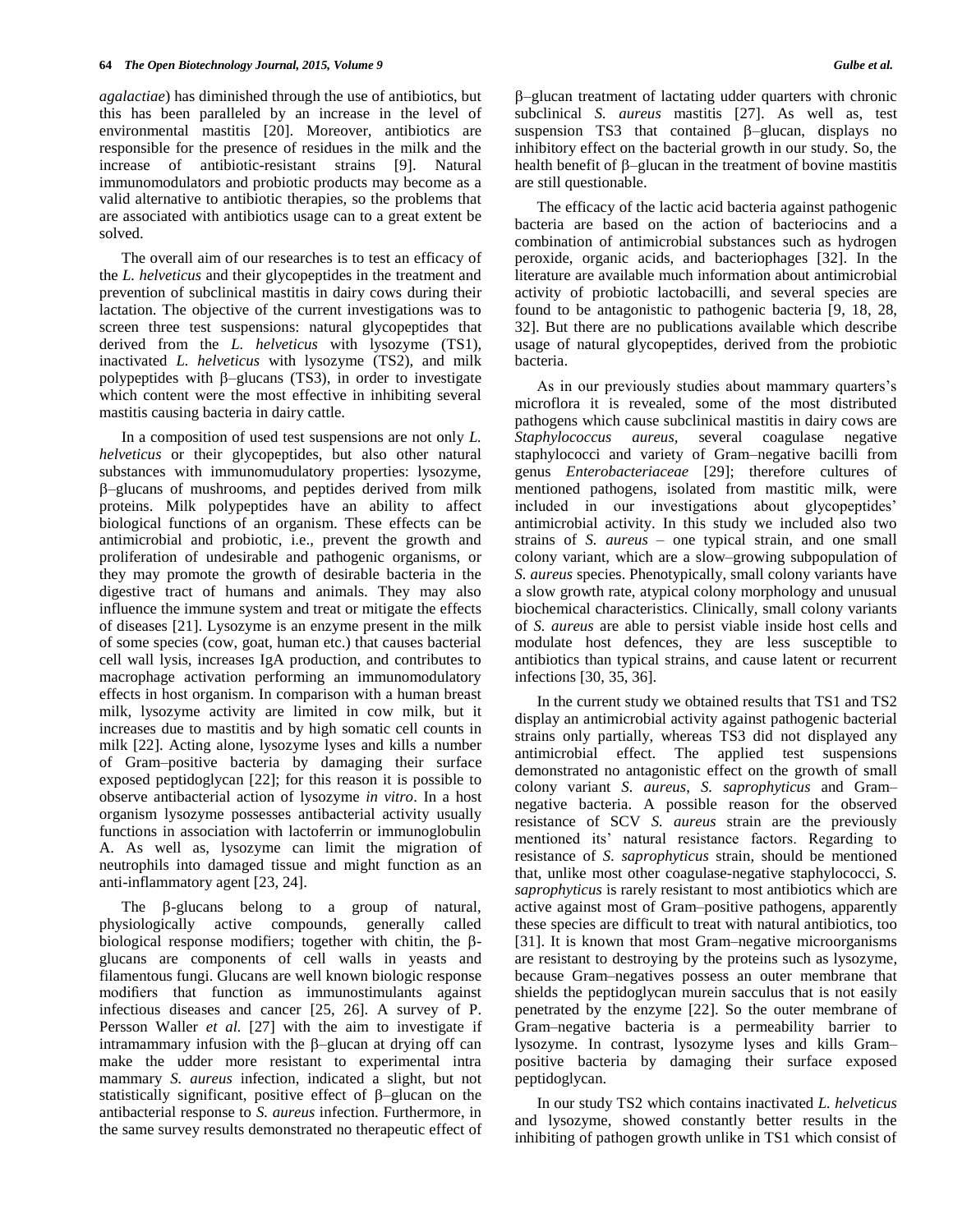#### *In Vitro Assessment for Antimicrobial Activity of Lactobacillus Helveticus The Open Biotechnology Journal, 2015, Volume 9* **65**

glycopeptides and lysozyme, however, these study are conducted *in vitro*, but only *in vivo* conditions activity of glycopeptides may include the reactivity of the host immune system. Whereas *in vitro* settings the ability of the probiotic bacteria to produce organic acids have the greatest role performing antimicrobial activity on plates. The significance of pH, performing *in vitro* assessment for antimicrobial activity, is supported by E.T. Lima who observed that usage of the modified culture medium supplemented with only 0.05% glucose and adjusted to pH 6 causes the decrease in the production of organic acids of the *Lactobacillus* bacteria, and it results in a lesser inhibition capacity of the growth of pathogens [32]. Also several other researchers have found out that growth–inhibiting activity are generally attributed to the fact that lactic acid bacteria lower pH and/or produce organic acids [18, 28, 33, 34,], for example, S. Tejero-Sarinena *et al.* [18] studied the relationship between pH and inhibition of different strains of lactic acid bacteria against bacterial pathogens, and the results showed a significant correlation - the lower the pH results in the higher the bacterial growth inhibition.

We observed an interesting phenomenon around the wells on the plates - large zones of a yellow colouration, even if the test suspension did not inhibited bacterial growth. The colouration zones were present for the test suspensions of TS1 and TS2, but did not appear in TS3; the same observation with action of several lactobacilli are made previously by other studies, and Tejero-Sarinena *et al.* [18] explained it as presumably due to some kind of an antagonistic effect of lactic acid bacteria.

#### **CONCLUSIONS**

- 1. The applied test suspension TS1 which contains natural glycopeptides of *L. helveticus* and lysozyme with bacterial clearance zone between 9 mm and 13 mm, and TS2 which contains inactivated *L. helveticus* bacteria in titre of  $10^{10}$  and lysozyme with clearance zone between 10 mm and 15 mm, displayed antimicrobial activity against *S. aureus* (typical strain), *S. haemolyticus, S. simulans,* and *S. vitulinus*.
- 2. The applied test suspension TS3 which contains natural glycopeptides of *L. helveticus* with milk polypeptides and  $\beta$ -glucans did not showed any antimicrobial effect against tested bacterial strains.
- 3. Test suspensions TS1 and TS2 displayed no haemolysis (γ–haemolysis) on sheep blood agar indicating that it is non–pathogenic, whereas TS3 created  $\beta$ –haemolysis.

# **CONFLICT OF INTEREST**

The authors confirm that this article content has no conflict of interest.

# **ACKNOWLEDGEMENTS**

We express our gratitude to Lilija Peskova, A. Kirchenstein Institute of Microbiology and Virology, Riga Stradins University, Latvia, for supporting our research by taking part in designing the applicable formulas of glycopeptides. As well as we thanks Aivars Berzins, Institute

of Food Safety, Animal Health and Environment "BIOR", for a chance to carry out the bacterial strain identification using MALDI Biotyper, and Daina Camane for performing these analysis.

The research was funded by **ERAF**, project Nr 2014/0016/2DP/2.1.1.1.0/14/APIA/VIAA/075.

## **REFERENCES**

- [1] Bradley A. Bovine mastitis: an evolving disease. Vet J 2002; 164: 116-28.
- [2] Viguier C, Arora S, Gilmartin N. Mastitis detection: current trends and future perspectives. Trends Biotechnol 2009; 27: 486-93.
- [3] Marechal LC, Thiery R, Vautor E, Loir LY. Mastitis impact on technological properties of milk and quality of milk products—a review. J Dairy Sci Technol 2011; 91: 247-82.
- [4] Soleimani NA, Kermanshahi RK, Yakhchali B, Sattari TN. Antagonistic activity of probiotic Lactobacilli against Staphylococcus aureus isolated from bovine mastitis. Afr J Microbiol Res 2010; 4(20): 2169-73.
- [5] Laverty G, Gorman SP, Gilmore BF. The potential of antimicrobial peptides as biocides. Int J Mol Sci 2011; 12: 6566-96.
- [6] Prescott JF. Antimicrobial use in food and companion animals. Anim Health Res Rev 2008; 9: 127-33.
- [7] Cao LT, Wu JQ, Xie F, Hu SH, Mo Y. Efficacy of nisin in treatment of clinical mastitis in lactating dairy cows. J Dairy Sci 2007; 90: 3980-5.
- [8] Klostermann K, Crispie F, Flynn J, Meaney WJ, Ross PR, Hill C. Efficacy of a teat dip containing the bacteriocin lacticin 3147 to eliminate Gram–positive pathogens associated with bovine mastitis. J Dairy Res 2010; 77(2): 231-8.
- [9] Espeche MC, Pellegrino M, Frola I, Larriestra A, Bogni C, Nader-Macías MEF. Lactic acid bacteria from raw milk as potentially beneficial strains to prevent bovine mastitis. Anaerobe 2012; 18: 103-9.
- [10] Frola ID, Pellegrino MS, Espeche MC, Giraudo JA, Nader-Macias EF, Bogni CI. Effects of intramammary inoculation of Lactobacillus perolens CRL1724 in lactating cows' udders. J Dairy Res 2012; 79: 84-92.
- [11] Cobb BA, Wang Q, Tzianabos AO, Kasper DL. Polysaccharide processing and presentation by the MHCII pathway. Cell 2004; 117(5): 677-87.
- [12] Vetvicka V, Vancikova Z. Synergistic effects of glucan and resveratrol. Afr J Biochem Res 2010; 4(4): 105-10.
- [13] Vitols G, Peskova L, Rudevica Z, Jermolajevs J. Workshop "Immunomodulating human herpesviruses and their role in human pathologies". Usage of natural glycopeptide for treatment of herpesviruses infection. In: Presentation Summaries. Riga: Riga Stradins University 2011.
- [14] Newburg DS. Glycobiology of human milk. Biochemistry (Mosc) 2013; 78(7): 771-85.
- [15] Meydani SN, Ha WK. Immunologic effects of yogurt. Am J Clin Nutr 2000; 71(4): 861-72.
- [16] Gulbe G, Valdovska A. International scientific conference "Research for rural development 2014". Microbiological content of cow milk depending on season and herd type in latvian organic farms. In: Proceedings of annual 20th international scientific conference. Jelgava: Latvia University of Agriculture 2014.
- [17] Maragkoudakis PA, Mountzouris KC, Psyrras D, *et al.* Functional properties of novel protective lactic acid bacteria and application in raw chicken meat against Listeria monocytogenes and Salmonella enteritidis. Int J Food Microbiol 2009; 130: 219-26.
- [18] Tejero-Sariñena S, Barlow J, Costabile A, Gibson GR, Rowland I. *In vitro* evaluation of the antimicrobial activity of a range of probiotics against pathogens: Evidence for the effects of organic acids. Anaerobe 2012; 18(5): 530-8.
- [19] Anas M, Eddine JH, Mebrouk K. Antimicrobial activity of lactobacillus species isolated from Algerian raw goat's milk against Staphylococcus aureus. World J Dairy Food Sci 2008; 3 (2): 39-49.
- [20] Ecological Agriculture Projects publication. Ste-Anne-de-Bellevue, Canada: McGill University (Macdonald Campus); 1997 [cited 2014 May 28]. Available from: http://eap.mcgill.ca/agrobio/ab370- 11e.htm/